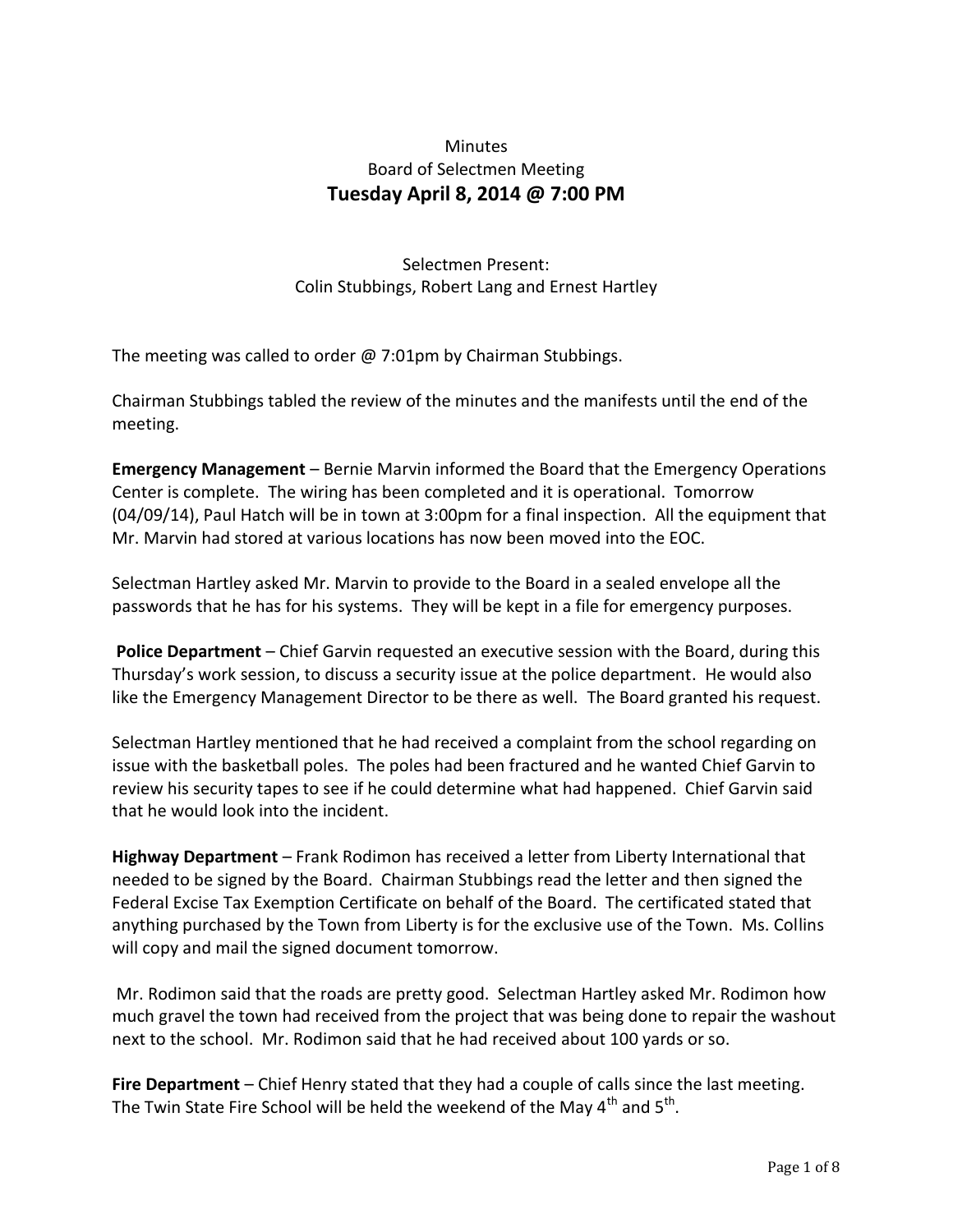Chief Henry and Chris Yeager went up to Newbury for a live burn and he said it was a great learning experience. The Fire Department gave out 15 smoke detectors at the March Town meeting. The firefighters are painting the ceiling at the fire house. Chief Henry mentioned that they have been having issues with the fire alarm over at the school and he was looking into why it was not working. Matt Hogan went to the school yesterday and did some work on the system and Chief Henry hoped that would fix the problem.

Roy Belyea, who is in charge of the forestry training, has scheduled a grass burn at the Transfer Station to take place either next week or the week after. If anyone is going to have any outside fires, they need to get a burn permit for them since the ground is no longer snow covered.

Chief Henry wanted to know if there was any update on the Mazzilli Fire Pond. The Board said that they have been waiting for the snow to be gone before they did anything further with the pond. Now that it was gone, they would contact the surveyor and get things going.

They had a small flood at the Fire Department. Selectman Hartley said that they will need to dig up the ditch again and seal it sometime this summer.

**Sewer/Town Grounds/Ball Field** – Mr. Metcalf had gotten a hold of Mary Jane Meyers and gave her the letter approved by the Board in regards to the certification of the sewer plant operator. Ms. Meyers will review the letter and get back to Mr. Metcalf if there are any corrections that need to be made. Everything else at the sewer plant is working okay at this time.

Mr. Metcalf said that they will start spring clean up on the town grounds when things start to dry out. Mr. Metcalf wanted to know about the rails at the Town Common. The pipe is falling down and wanted to know if it should be removed. Selectman Hartley asked Mr. Rodimon what he feelings were on removing the rails and Mr. Rodimon said to go ahead and remove them. Chairman Stubbings asked Mr. Rodimon if he could possibly fix a hole on the side of the road by the common while he was there. Mr. Rodimon said that he would take a look at it. It was noted that there was a drain in the area of the hole.

Mr. Metcalf has been in touch with the company that will deliver the material for the infield and they will deliver the materials once it is dry enough. Mr. Metcalf will coordinate with Mr. Rodimon when the delivery will be made since the roads are currently posted.

**Treasurer** – Erik Wagstaff said that he needs to start working on pulling statements and other items for the auditors.

**Cameron Prest** – Mr. Prest reported that the committee is working on installing the dugouts and had received donations so that they could purchase benches for the dugouts, but then the benches ended up being donated. The committee had talked about possibly using the money to purchase a tree or two to be planted at the ball field and wanted to know the Board's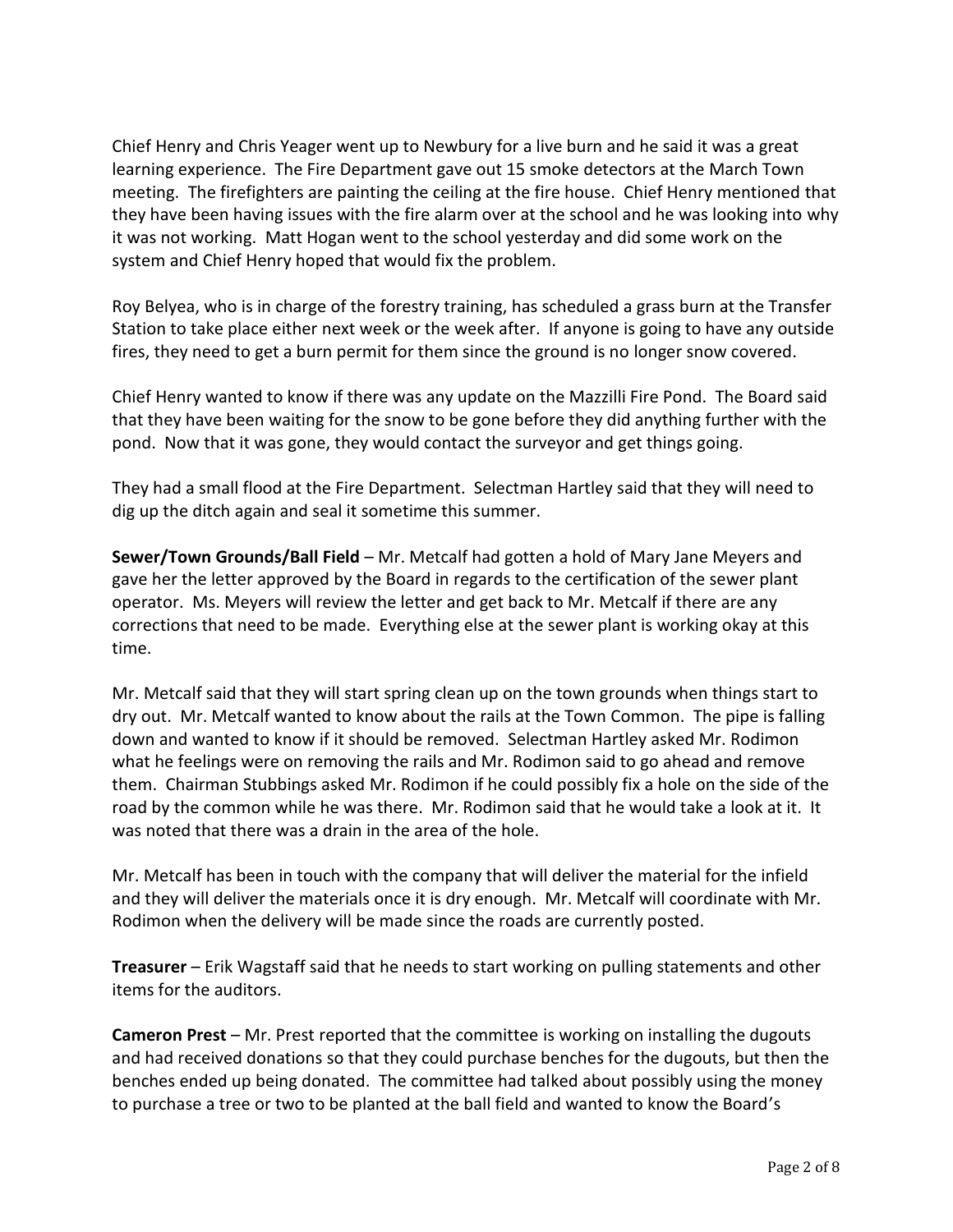thoughts. The committee had contacted J.M. Landscaping about the type of tree that they should put in at the ball field and it was suggested that they plant either a silver maple or a willow tree.

Selectman Hartley stated that he was all for putting a tree at the ball field and he asked Mr. Metcalf his position. Mr. Metcalf said that as a ball player he wouldn't like it. There was discussion about the location of the tree(s) and where they could be planted without causing problems. Mr. Metcalf also noted that the 250<sup>th</sup> committee was looking for locations to plant trees as well for Arbor Day so before any plans were finalize the Dugout committee might want to talk to the 250<sup>th</sup> committee. Barbara Fowler mentioned that her late husband had previously planted trees in that area and they had died. It was mentioned that a tree might work well down the 3<sup>rd</sup> baseline side of the field closer to the town garage. The Board said that the Dugout committee should work with Mr. Rodimon and Mr. Metcalf in the loop.

Mr. Metcalf asked about the ditching behind the backstop and the road to stop water from coming into the home plate area. Mr. Rodimon said that they would do some more work in that area. The work that he did last fall helped a little bit, but there was still a lot of water.

Mr. Prest wanted to know what size tree should be purchased. Selectman Hartley said that that would depend on how much money they had.

**Recording Meeting** – Chairman Stubbings noted that he had forgotten to mention at the start of the meeting the meeting was being recorded for the purposes of preparing the minutes.

**Executive Assistant** – Ms. Collins noted that she is working on the inventories and getting them into the system. She is also working on the audit items, which will be discussed further on in the meeting. She is also working on reconciliations. She also noted that Donna Keeley from PSNH had stopped into the office to introduce herself. While she was there, she was inquiring as to what was going on in our Town. Ms. Collins said that she told Ms. Keeley that the Town was celebrating their 250<sup>th</sup> anniversary. Ms. Collins said that Ms. Keeley asked her to send her an e-mail about the anniversary and what events were taking place and she might be able to get the town a donation. Ms. Collins said that she also mentioned the Veterans Memorial Garden, but Ms. Keeley was hesitant about saying that they could donate to that as well. Chairman Stubbings said that he would put together a package about the Memorial Garden to send to Ms. Keeley and that Ms. Collins should put together a follow up letter regarding the 250<sup>th</sup> Anniversary request. Selectman Lang asked to make sure that Abby Metcalf was included in our discussions as well.

Selectman Lang asked if Ms. Collins was current on the inventories. She said that she was not. She is still going through them. The cutoff deadline is April  $15<sup>th</sup>$  to have them submitted to the Town without penalty.

## **Old Business**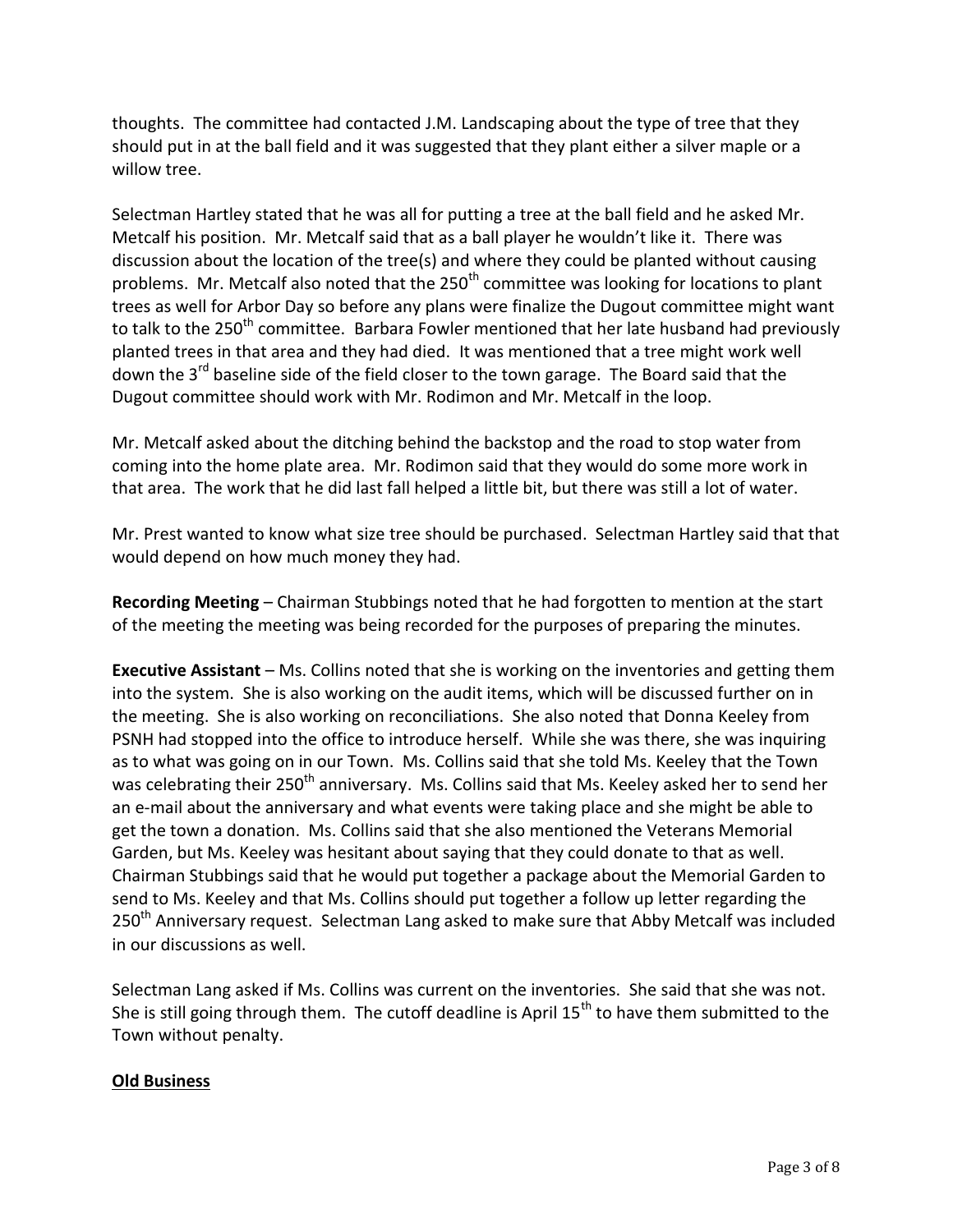**MS-2** – The MS-2 was submitted on March  $31<sup>st</sup>$ . This is the report of appropriations voted on at town meeting.

**Veillette Situation** – Chairman Stubbings noted that while the property has been improved, the courts decision for the reimbursement of the Town legal expenses has not been met by the Veillette's. Chairman Stubbings noted that they had asked the Town Attorney to raise a motion for post judgment attachment so that the Town can get their money. The Board is not quite sure what is happening with the properties at this time. One of the properties had a fire and all the contents from inside the home had been moved outside onto the lawn. Chairman Stubbings asked Chief Henry if they had moved some of the contents out onto the lawn when they were putting the fire out. He said that they had taken some of the contents out from the kitchen to get to the fire, but that was it. Selectman Lang was asked if there was any inquires from the insurance company on the fire. Chief Henry said that the he had just spoken with the insurance adjuster today.

**Former Smith Property** – Chairman Stubbings noted that the Board had sent a letter to the previous owner with a list of options that were available to him. This was approximately 90 days ago and the Board has received no response in return. The Town is looking to recoup their taxes on this property and will be reviewing their options in the next few weeks to see what needs to be done.

**2013 Audit** – Ms. Collins received the initial e-mail from the auditors, which requested a number of reports and other items to be gathered and sent to them so that they can start the audit process for the 2013 audit. There has been no date set for when the auditors will be in Town. They usually come to town around Memorial Day weekend. Ms. Collins stated that she has not started collecting the information at this point. She has forwarded it to Mr. Wagstaff and Ceil Stubbings but still needs to forward the e-mail to Joyce Tompkins for the Library information. Chairman Stubbings asked Ms. Collins to make sure she forwarded the e-mail right away.

**New Hampshire Municipal Association Member Agreement** – Previously the Board had looked into filing a claim with the New Hampshire Municipal Association Member Agreement because of improper procedures followed by a previous tax collector, but the Town has since received a large portion of the outstanding taxes and has decided not to pursue that claim any further. However, the Board has mentioned to them about the 2011 small claims actions and stated that may need to look into filing a claim against the bond in regards to this issue.

**Board & Committee Members** – A notice has been put in the paper requesting residents to respond to the Board if they are interested in serving on any of the Boards or Committees that have positions that are vacant or have expiring terms. The advertisement also asks for any residents that are interested in becoming a Deputy Tax Collector or Deputy Treasurer. Residents need to notify the Board of Selectmen's Office by April  $18<sup>th</sup>$ .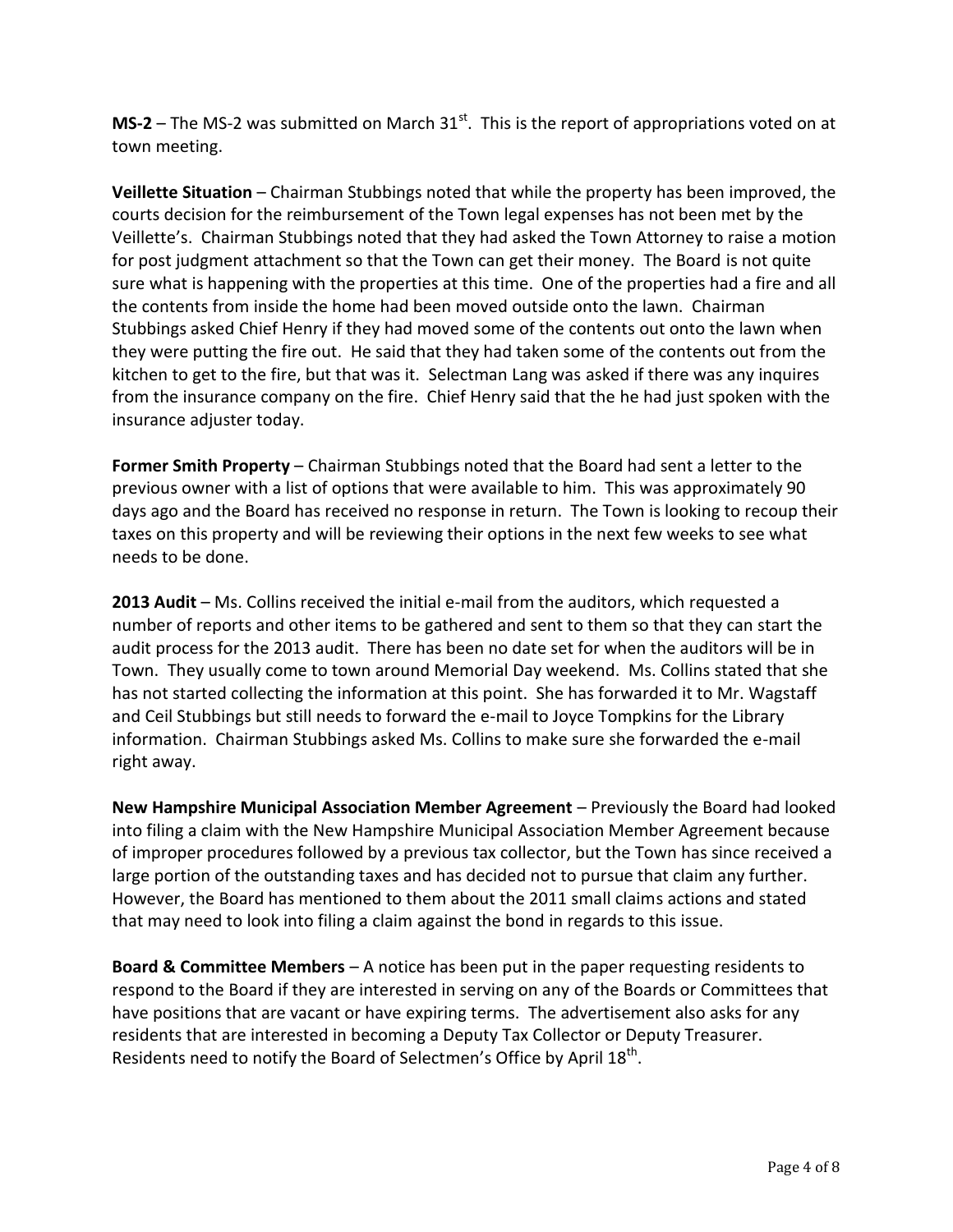**Indian Pond Beach Monitor Charge** – A check was cut last year for the swim program, but was not sent. It was being held so that a letter could be drafted to accompany the letter. One of the Orford Selectman had attended one of Piermont's Selectmen's meetings to discuss the concerns that Piermont had in regards to the beach monitor. However, what was discussed at that meeting, did not seem to get relayed correctly to the other Orford Selectmen. Chairman Stubbings intends to attend an upcoming Selectmen's meeting for the Town of Orford to discuss the issues with the beach monitor and he will hand them the swim program check at that time. Selectman Hartley said that we need to keep in mind that we do have our own beach that we could use for the swim program if we need to. He did not that if we did pull out of the swim program with Orford, then Piermont residents' access to Indian Pond could be limited as well.

**Joseph Kenney Contact Information** – The Board received contact information for newly elected District counselor, Joseph Kenney. It is available upon request. Terri Mertz asked if that information could be posted on the website and Chairman Stubbings said that he would put it on there.

**Website** – Chairman Stubbings has been in discussions with the host of the website to determine dates that are good for training individuals so that we can update the website ourselves instead of contacting the host each time to need to add something. Terri Mertz asked if there would be a webmaster and Chairman Stubbings said that there would be a couple people responsible for making the updates, but no one has been appointed at this time.

## **New Business**

**Pay Increase** – The Board approved a pay increase for the Animal Control Officer to \$12/ hour. Ms. Collins did not have the paperwork ready that the Board needed to sign, but would have it completed for Thursday so that the Board could sign it then.

**Warrant Article 20** – Ms. Collins drafted letters to send to State and Federal representatives and the President of the United States regarding Warrant Article 20 that was approved at Town Meeting. There was a typo in the letters so the Board did not sign them. The Board will review the letters and make corrections and they will sign the corrected copies at Thursdays work session. Once the letters are signed they will be sent out certified/return receipt.

**Meeting Policies** – Chairman Stubbings wanted to notify the public of some town polices that are in place that related to public meetings. The first is in regards to the recording of public meetings. The Board records the meetings only to substantiate the minutes that are produce. Once the minutes are approved the recordings can and will likely be deleted.

Any member of the public who wishes to record the meeting must notify the Board prior to the start of the meeting so that the Board can inform the public that this is occurring. This policy was approved by the Board on January 6, 2009.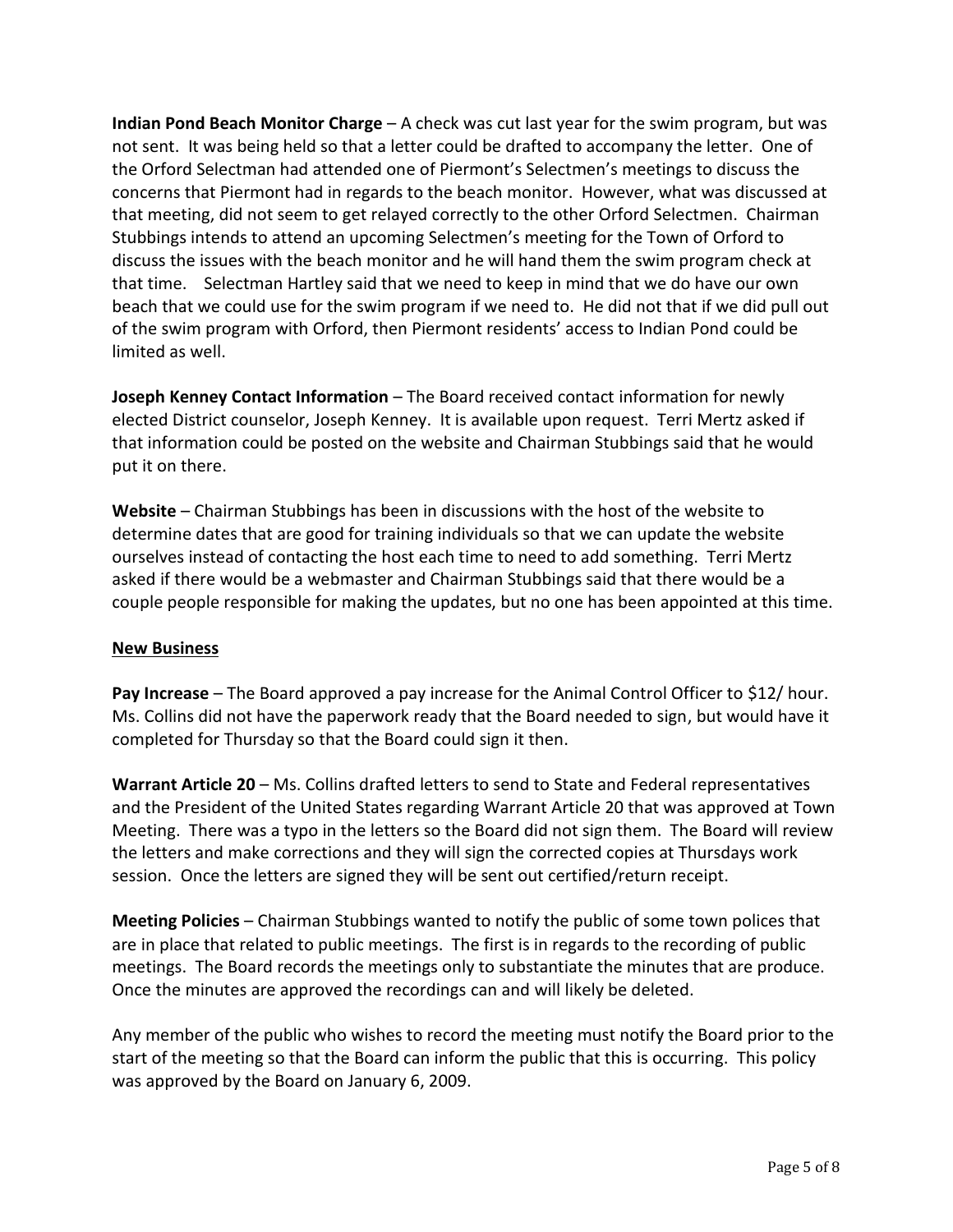Another policy issued in January 2010 asks that anyone wishing to discuss issues at the Selectmen's meeting must submit their request in writing 7 days prior to the meeting. There is currently an Agenda Request form online that can be filled out and submitted. The agenda will be finalized and out to the public by noon on the Monday prior to the meeting. Chairman Stubbings noted that this policy would be reviewed.

**Timber Tax Policy** – At the 03/27/14 work session, the Board met with Jesse Bushaw from the Department of Revenue Administration to discuss the timber tax process and gave the Board a more in depth understanding of the process. The Board will start writing a procedure up based on the information that he provided. The main concern is the matrix form and when in the process should it be distributed so that the Town can prepare accurate timber taxes.

**Timber Abatement** – The Board signed an abatement for William Nichols' timber taxes in the total amount of \$4,247.56. Selectman Hartley suggested that going forward that the Board take Mr. Bushaw's advice and hire a forester to do random checks on the cuts in town to verify that the matrix is being filled out correctly.

**Timber Tax Warrants** – The Board signed a warrant for the new timber taxes for Mr. Nichols in the amount of \$2,792.89. They also signed a timber tax warrant for David and Judy Whitcher (R05-10) in the amount of \$168.70. It was noted that the Whitcher's fill out a matrix for their timber taxes.

Ms. Fowler noted that the Board had not discussed that some of these cuts could be affected by microbursts, which pretty much render the timber useless and can be a loss for the land owner. Chairman Stubbings said that the Board does understand this and Selectman Hartley said that the Town has made adjustments for this type of situation in the past.

It was noted that the timber taxes must be paid prior to a new intent being signed.

**Veteran's Credit** – The Board received an application for a veteran's credit. Ms. Collins recommended to the Board that this application be denied. While the applicant has the required time of service and was honorably discharged from service, she has not met the residential requirement for this credit. The NH RSA requires that the applicant be a New Hampshire one year prior to April  $1<sup>st</sup>$  of the year in which the credit is being claimed. The applicant did not move to NH until July of last year. Therefore, is ineligible for the credit this year, but can resubmit the application next year. The Board would like a letter to be drafted to the applicant stating the reason for the denial. The Board will sign this letter at the Thursday work session.

**Sewer Bills** – The Board talked about sending the sewer bills out more consistently and having them go out prior to the property tax bills instead of with the property taxes. The Tax Collector thought that sending the sewer bills out separately from the property tax bills was better. Selectman Lang asked if there was a policy about when the sewer bills needed to be paid. Mr. Metcalf said that there was not a policy that he was aware of. Selectman Lang moved to have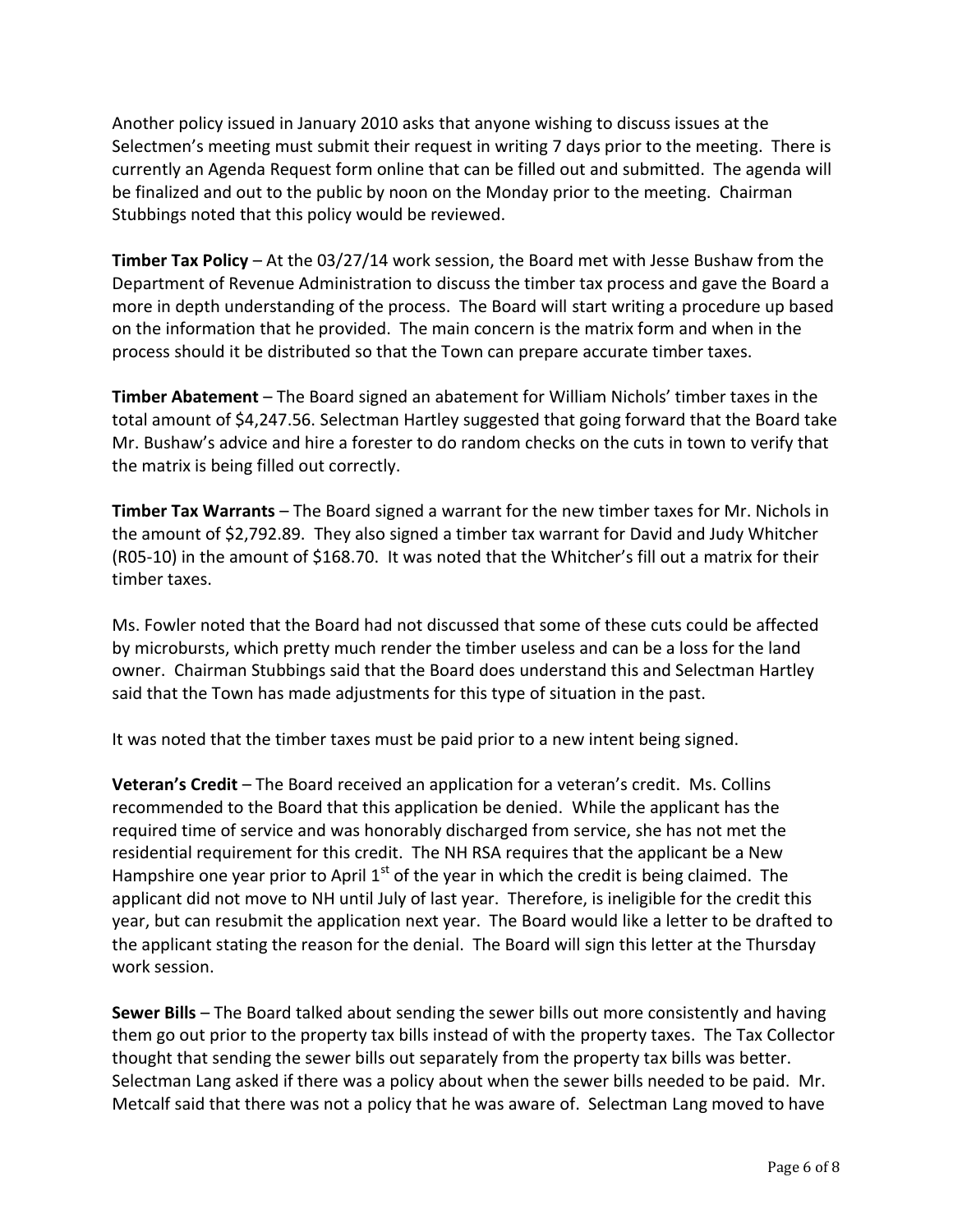the sewer bills billed annually on May 1<sup>st</sup> and November 1<sup>st</sup>. Selectman Hartley seconded the motion. Mr. Metcalf questioned the Board on whether they had heard anything further in regards to when the Town will receive funding from the grant. The Board said that they had not heard anything further.

**Timely Reporting** – Chairman Stubbings noted that the Board has not been receiving enough information and they are going to come up with a procedure and they hope to present it at the next meeting. This is in regards to the financial reporting.

**Scenic Byways Inventory Workshop** – The North Country Council will be holding a public scenic byways inventory workshop at the North Haverhill town hall on May  $1<sup>st</sup>$  from 4:30 – 5:30. They are looking to gather information from the public about resources available in the local areas, primarily along the Connecticut River. They will use the information to develop the corridor management plan. Chairman Stubbings asked Selectman Hartley if any member of the Conservation Commission would attend. Selectman Hartley said that someone probably would. More information will be available in the town office.

**Public Input** – Ms. Fowler wanted to know the classification of the bridge that is located approximately 400' feet from her driveway. Mr. Rodimon stated that it is technically not a bridge it is a box culvert. It is not long enough to be classified as a bridge. She wanted to know if the box culvert was within the Class V town maintained road. Mr. Rodimon said that it was. Ms. Fowler noted that at a previous town meeting the hill beyond the bridge was placed in summer cottage highway. Mr. Rodimon confirmed that was correct. However, he does not believe that there was ever a defined area as to where it started. His understanding is that it starts wherever the sign is placed. Ms. Fowler states that she was in attendance at the town meeting in which "Cole Hill" was placed in summer cottage highway and she said that the box culvert was not part of the summer cottage highway. She also noted that Mr. Rodimon had recently placed a sign on the west side of the box culvert and she felt that is was wise to move that sign to the east side of the culvert. Mr. Rodimon felt that is would be better to change the designation of what is the summer maintained road back to just past Ms. Fowler's driveway. He said that if it wasn't then Orford would have to plow across the bridge and complete a new turn around spot or we would have to go up there and plow. Ms. Fowler said that this would have to go on a Town Warrant and approved at town meeting. Mr. Rodimon said that he was not 100% sure that was true, but more than likely it was. He noted that there was a specific chapter on making a summer maintained only road and he will look into it. Ms. Fowler thanked Mr. Rodimon and felt that this addressed some of the confusion that they had been talking about.

Mr. Metcalf asked what happened to the veteran's credit that is being received by a veteran if the veteran passes away. Ms. Collins stated that there is a provision in the law that allows the spouse to continue to receive the veteran's credit after the veteran has passed away. The spouse will need to fill out a separate application in their name and can continue to receive the credit as long as the spouse does not remarry and continues to live and own property in town.